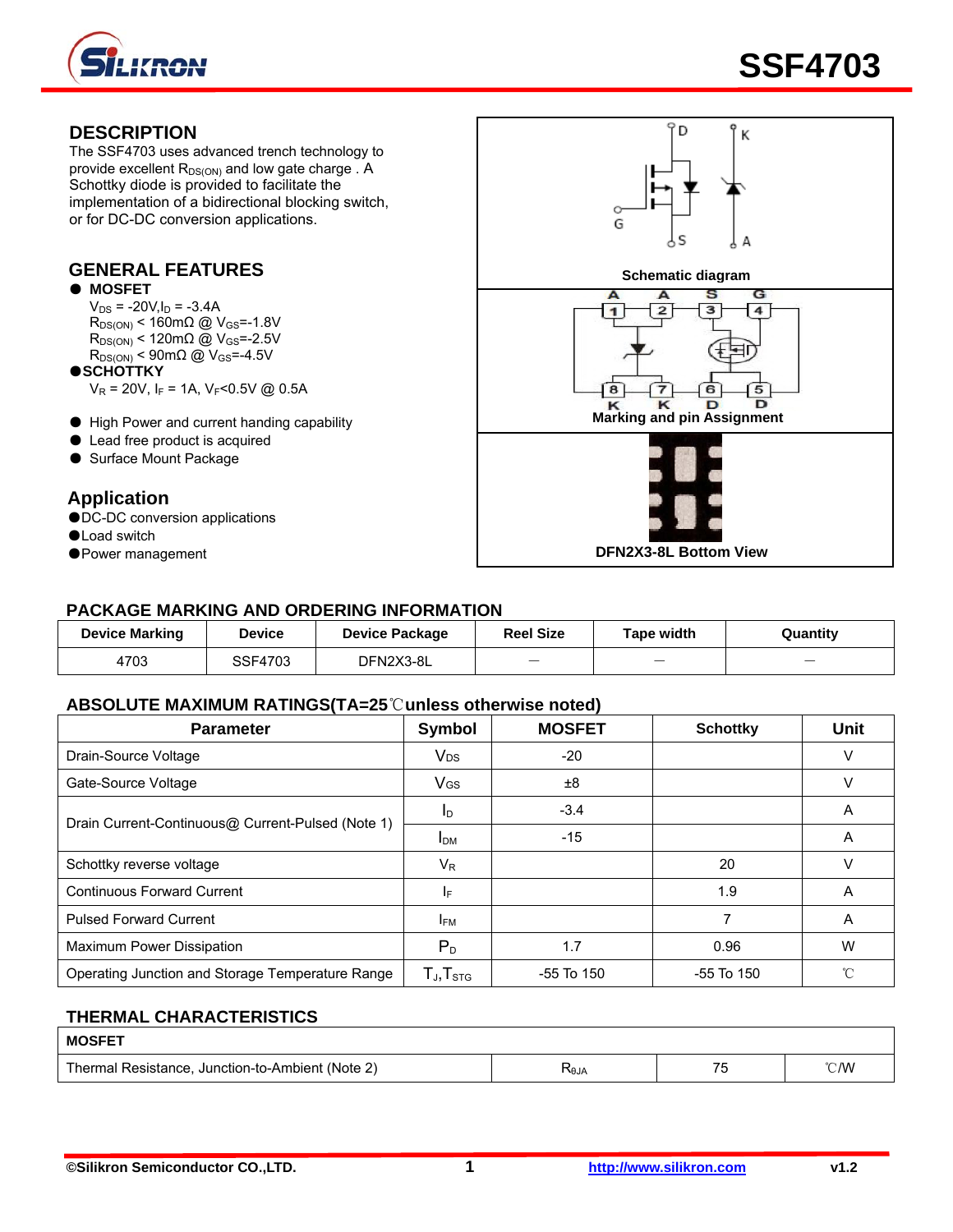

| <b>Schottky</b>                                  |      |    |                |
|--------------------------------------------------|------|----|----------------|
| Thermal Resistance, Junction-to-Ambient (Note 2) | RθJΑ | 80 | $^{\circ}$ C/W |

#### **ELECTRICAL CHARACTERISTICS (TA=25**℃**unless otherwise noted)**

| <b>Parameter</b>                          | <b>Symbol</b>            | <b>Condition</b>                                              | Min     | <b>Typ</b>     | <b>Max</b> | <b>Unit</b> |  |
|-------------------------------------------|--------------------------|---------------------------------------------------------------|---------|----------------|------------|-------------|--|
| OFF CHARACTERISTICS                       |                          |                                                               |         |                |            |             |  |
| Drain-Source Breakdown Voltage            | <b>BV</b> <sub>DSS</sub> | $V_{GS}$ =0V I <sub>D</sub> =-250µA                           | $-20$   |                |            | $\vee$      |  |
| Zero Gate Voltage Drain Current           | $I_{DSS}$                | $V_{DS}$ =-16V, $V_{GS}$ =0V                                  |         |                | $-1$       | μA          |  |
| Gate-Body Leakage Current                 | $I_{GSS}$                | $V_{GS}$ = $\pm$ 8V, V <sub>DS</sub> =0V                      |         |                | ±100       | nA          |  |
| <b>ON CHARACTERISTICS (Note 3)</b>        |                          |                                                               |         |                |            |             |  |
| Gate Threshold Voltage                    | $V_{GS(th)}$             | $V_{DS} = V_{GS}I_D = -250\mu A$                              | $-0.45$ | $-0.7$         | $-1$       | $\vee$      |  |
|                                           |                          | $V_{GS} = -4.5V$ , $I_D = -3.4A$                              |         | 73             | 90         | $m\Omega$   |  |
| Static Drain-Source On-Resistance         | $R_{DS(ON)}$             | $V_{GS}$ =-2.5V, $I_D$ =-2.5A                                 |         | 99             | 120        |             |  |
|                                           |                          | $V_{GS}$ =-1.8V, $I_{D}$ =-1.5A                               |         | 133            | 160        |             |  |
| Transconductance<br>Forward               | $q_{FS}$                 | $V_{DS} = -5V$ , $I_D = -3.4A$                                | 4       | $\overline{7}$ |            | S           |  |
| <b>DYNAMIC CHARACTERISTICS (Note4)</b>    |                          |                                                               |         |                |            |             |  |
| Input Capacitance                         | $C_{\text{lss}}$         |                                                               |         | 540            |            | PF          |  |
| Output Capacitance                        | C <sub>oss</sub>         | $V_{DS} = -10V, V_{GS} = 0V,$<br>$F=1.0MHz$                   |         | 70             |            | <b>PF</b>   |  |
| Reverse Transfer Capacitance              | C <sub>rss</sub>         |                                                               |         | 50             |            | PF          |  |
| <b>SWITCHING CHARACTERISTICS (Note 4)</b> |                          |                                                               |         |                |            |             |  |
| Turn-on Delay Time                        | $t_{d(on)}$              |                                                               |         | 10             |            | nS          |  |
| Turn-on Rise Time                         | $t_{r}$                  | $V_{DD}$ =-10V, $I_D$ =-3.4A                                  |         | 12             |            | nS          |  |
| Turn-Off Delay Time                       | $t_{d(off)}$             | $V_{GS} = -4.5V$ , R <sub>GEN</sub> =30                       |         | 44             |            | nS          |  |
| Turn-Off Fall Time                        | tf                       |                                                               |         | 22             |            | nS          |  |
| <b>Total Gate Charge</b>                  | Q <sub>g</sub>           |                                                               |         | 6.1            |            | nC          |  |
| Gate-Source Charge                        | $Q_{gs}$                 | $V_{DS}$ =-10V, I <sub>D</sub> =-3.4A, V <sub>GS</sub> =-4.5V |         | 0.6            |            | nC          |  |
| Gate-Drain Charge                         | $Q_{gd}$                 |                                                               |         | 1.6            |            | nC          |  |
| <b>DRAIN-SOURCE DIODE CHARACTERISTICS</b> |                          |                                                               |         |                |            |             |  |
| Diode Forward Voltage (Note 3)            | $V_{SD}$                 | $V_{GS}$ =0V, $I_S$ =-1A                                      |         | $-0.83$        | $-1$       | $\vee$      |  |
| Diode Forward Current (Note 2)            | $I_{\rm S}$              |                                                               |         |                | $-2$       | Α           |  |
| <b>SCHOTTKY PARAMETERS</b>                |                          |                                                               |         |                |            |             |  |
| Forward Voltage Drop                      | $V_F$                    | $I_F = 0.5A$                                                  |         | 0.39           | 0.5        | $\vee$      |  |
| Maximum reverse leakage current           | Irm                      | $V_R = 16V$                                                   |         |                | 0.1        | mA          |  |
| Junction Capacitance                      | $C_T$                    | $V_R = 10V$                                                   |         | 34             |            | pF          |  |
| Schottky Reverse Recovery Time            | trr                      | $I_F = 1A$ , dl/dt=100A/µs                                    |         | 5.2            | 10         | ns          |  |
| Schottky Reverse Recovery Charge          | Qrr                      | $I_F = 1A$ , dl/dt=100A/µs                                    |         | 0.8            |            | nC          |  |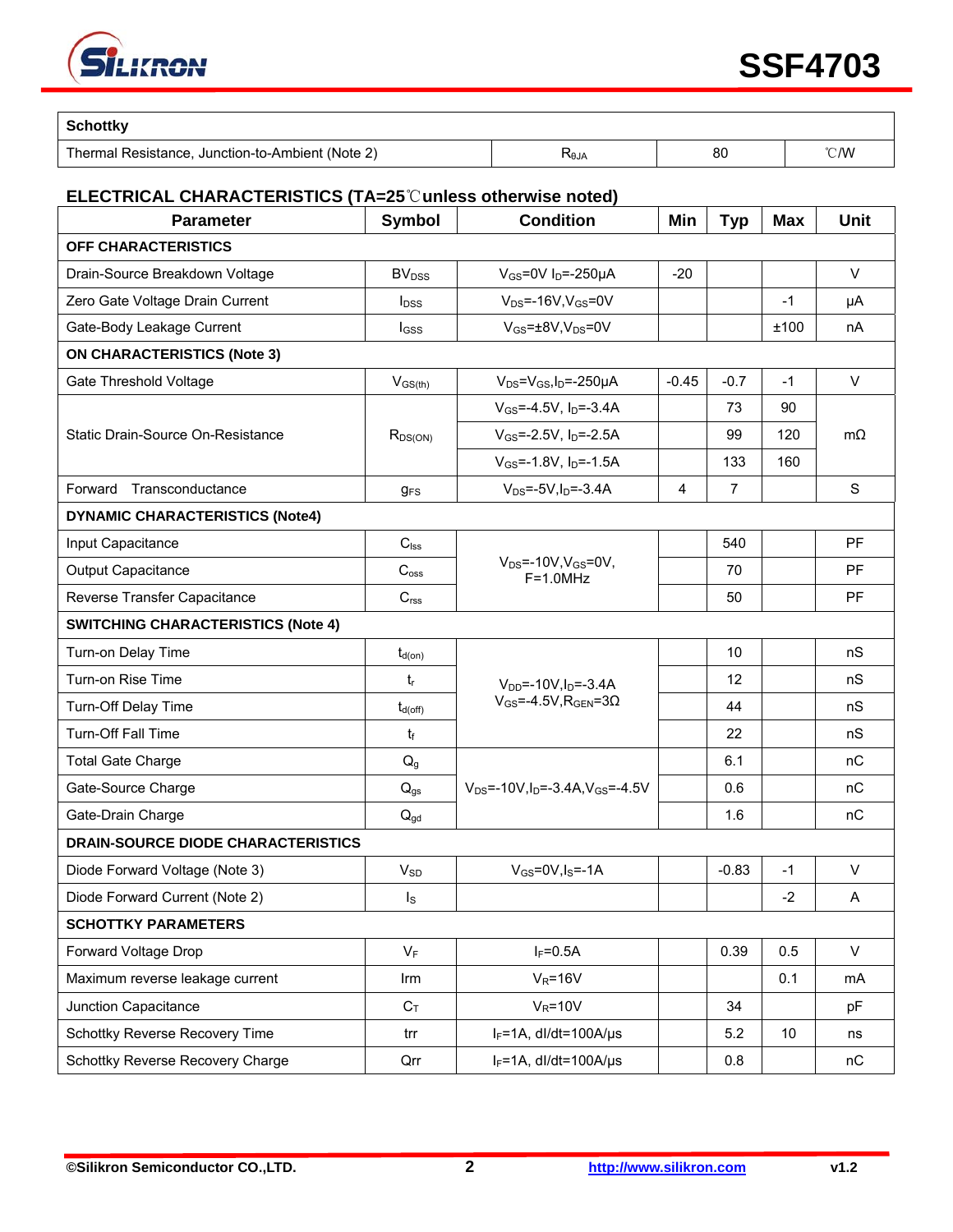

#### **NOTES:**

- **1.** Repetitive Rating: Pulse width limited by maximum junction temperature.
- **2.** Surface Mounted on FR4 Board, t ≤ 10 sec.
- **3.** Pulse Test: Pulse Width ≤ 300μs, Duty Cycle ≤ 2%.
- **4.** Guaranteed by design, not subject to production testing.

### **TYPICAL ELECTRICAL AND THERMAL CHARACTERISTICS**





**Figure1:Switching Test Circuit** 

**Figure 2:Switching Waveforms** 



**Square Wave Pluse Duration(sec) Figure 3: Normalized Maximum Transient Thermal Impedanc**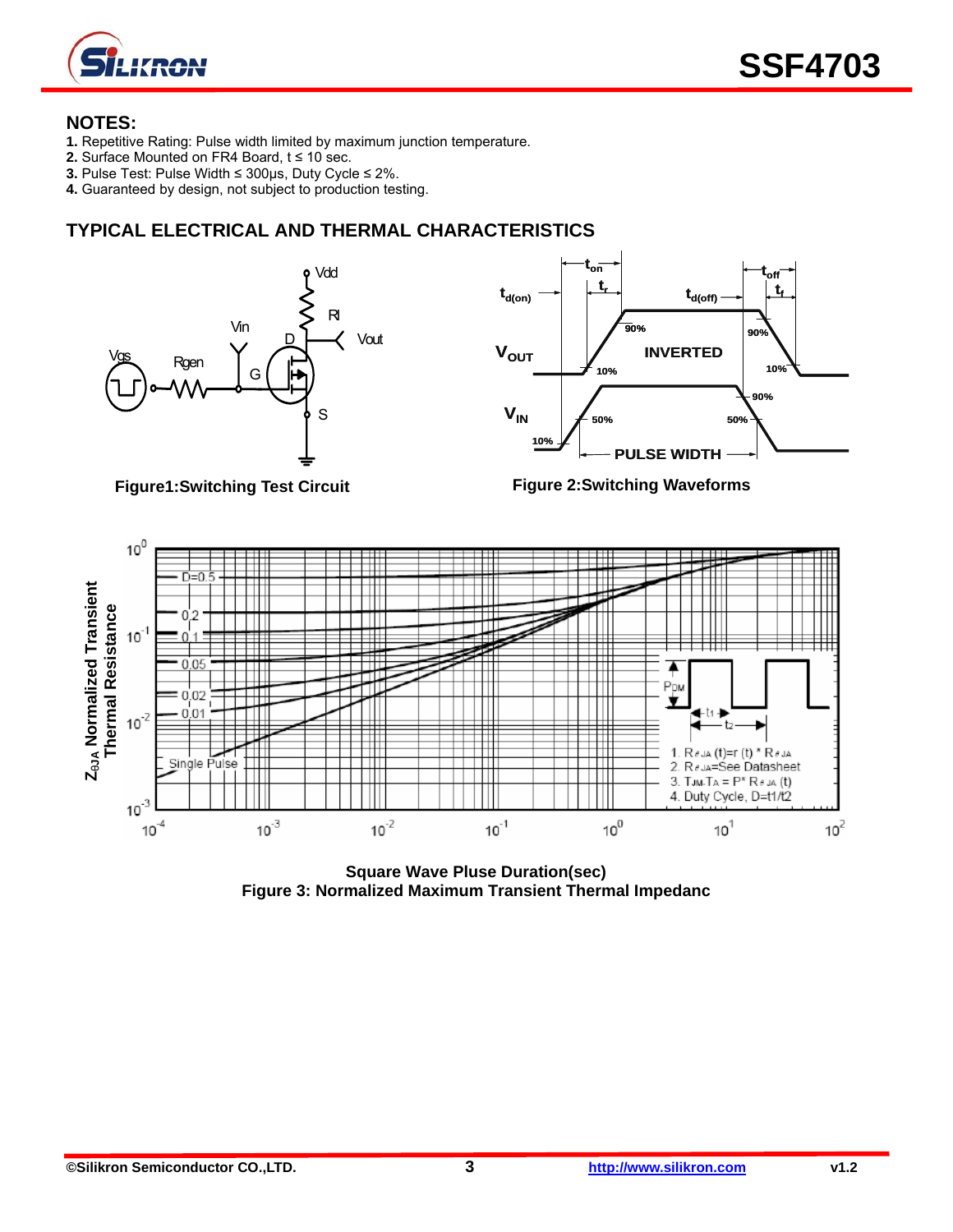

# **DFN2X3-8L PACKAGE INFORMATION**

**Dimensions in Millimeters (UNIT:mm)**





**Top View Bottom View** 



|                  |                | <b>COMMON DIMENSIONS(MM)</b> |           |      |  |  |  |
|------------------|----------------|------------------------------|-----------|------|--|--|--|
| A<br>۹1          | PKG.           | <b>W:VERY VERY THIN</b>      |           |      |  |  |  |
|                  | REF.           | MIN.                         | NOM.      | MAX. |  |  |  |
|                  | A              | 0.70                         | 0.75      | 0.80 |  |  |  |
|                  | A1             | 0.00                         |           | 0.05 |  |  |  |
|                  | A3             | 0.2 REF.                     |           |      |  |  |  |
|                  | D              | 2.95                         | 3.00      | 3.05 |  |  |  |
|                  | Е              | 1.95                         | 2.00      | 2.05 |  |  |  |
| ៶3ᅴ              | $\mathbf b$    | 0.25                         | 0.30      | 0.35 |  |  |  |
|                  | L              | 0.25                         | 0.35      | 0.45 |  |  |  |
| <b>Side View</b> | D <sub>2</sub> | 0.77                         | 0.92      | 1.02 |  |  |  |
|                  | E2             | 0.38                         | 0.53      | 0.63 |  |  |  |
|                  | e              |                              | 0.65 BCS. |      |  |  |  |

### **NOTES**:

- 1. All dimensions are in millimeters.
- 2. Tolerance ±0.10mm (4 mil) unless otherwise specified
- 3. Package body sizes exclude mold flash and gate burrs. Mold flash at the non-lead sides should be less than 5 mils.
- 4. Dimension L is measured in gauge plane.
- 5. Controlling dimension is millimeter, converted inch dimensions are not necessarily exact.